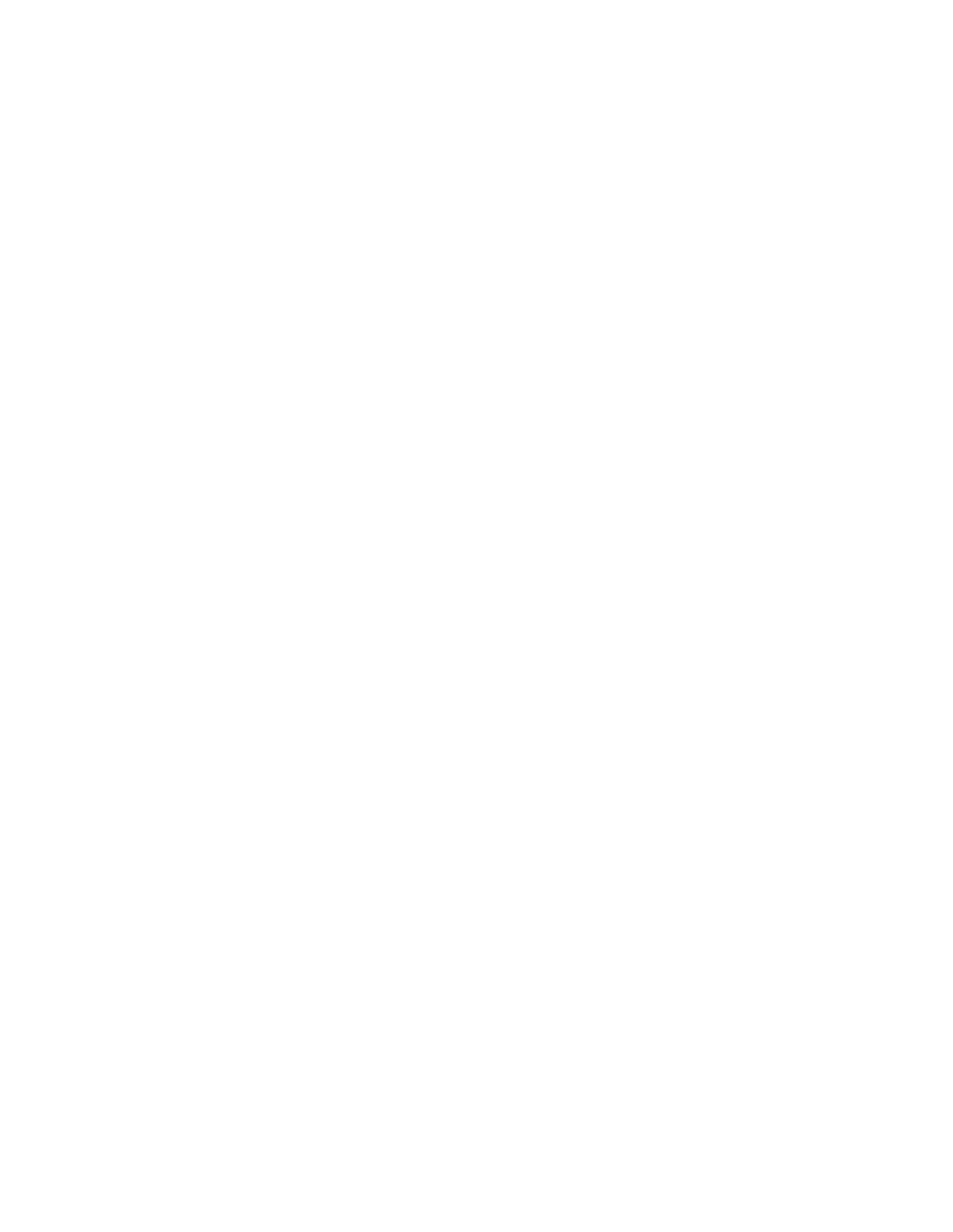#### **INTERGOVERNMENTAL COOPERATION/PARTICIPATION**

#### **A. Overview**

Since 1997, the Berks County Planning Commission, on behalf of the County Commissioners, has been promoting and implementing cooperation, partnerships, coordination and intergovernmental initiatives among municipalities throughout Berks County. As costs have increased and the availability of funding decreased municipalities are finding it harder and harder to continue to provide the same level of public service to their populations as they once were without raising taxes. Intergovernmental cooperation has become more important than ever as municipalities try to explore methods of delivering those services and administering programs, at less cost to the tax payer while still trying to balance their budgets.

#### **B. Programs, Partnerships and Coordination**

As stated above, municipalities are finding it difficult to provide the same levels of public services to their growing populations. Municipalities are also finding that there are many opportunities and resources for them to explore methods of delivering services and administering programs at less cost to the tax payer. Coordination of efforts, between municipalities, authorities, the County of Berks and others accomplish these goals. Entering into partnerships with other municipalities, emergency service providers, or the private sector may be the only way that municipal governments can provide these services and remain financially secure.

There are many ways that municipalities can work together to provide better services and potentially save money. Sharing of equipment, resources, information, or even staff can go a long way when municipal budgets are stretched to their limits. Besides the budgetary savings, the sharing of information and equipment can also improve public safety and welfare through more efficient law enforcement, emergency and fire protection services, and infrastructure repair and maintenance.

The Berks County Planning Commission staff is responsible for supporting the initiatives of multiple groups and government entities looking at promoting regionalization and intergovernmental cooperation. The following is a list and brief summary of each of the various types of programs, partnerships, and coordination taking place in Berks County:

**Berks County Municipal Planning Program** – The overall goal of the municipal planning program is to continue the positive regional cooperative efforts of the previous programs, and also; continue to ensure the quality of local joint comprehensive plans and joint zoning ordinances; continue existing and encourage new regional cooperative efforts; ensure the consistency of local planning documents and the Berks County Comprehensive Plan while continuing to build a greater dialogue between county and municipalities during the planning process.

**Joint Planning Program** - The Berks County Planning Commission's Joint Planning Program, as shown on Figure 36 was established in 1992. Since that time, 60 municipalities have cooperated, successfully, to complete 19 joint comprehensive plans. The success of this program led to the establishment of the Joint Zoning Program in 1997. Currently there are fourteen municipalities that are part of 5 joint ordinances. These programs continue to this day. Currently planning commission staff is updating three joint comprehensive plans that were originally completed under this program.



**Albright College's Center for Excellence in Local Government (CELG)** - CELG's main objective has always been to maintain and enhance the quality of life in Berks County by assisting municipal leaders in meeting the changing needs of their communities. The Berks County Planning Commission and CELG have partnered in a number of projects that promote regionalization and cooperative initiatives among municipal governments:

**Berks County Cooperative Purchasing Council (BCCPC)** - The Council is an unincorporated association of public entities organized and existing under the applicable provisions of P.L. 526 of April 29, 1937 (53 P.S. section 5431 et seq.), as amended, and Act 57 of May 15, 1998, as amended, (Title 62 Pa C.S. 1902) known as the Commonwealth Procurement Code for the purpose of joint purchases of materials, equipment, supplies, services, and/or construction. For more information, please [visit the BCCPC web site.](https://www.albright.edu/about-albright/offices-departments/center-for-excellence-in-local-government/)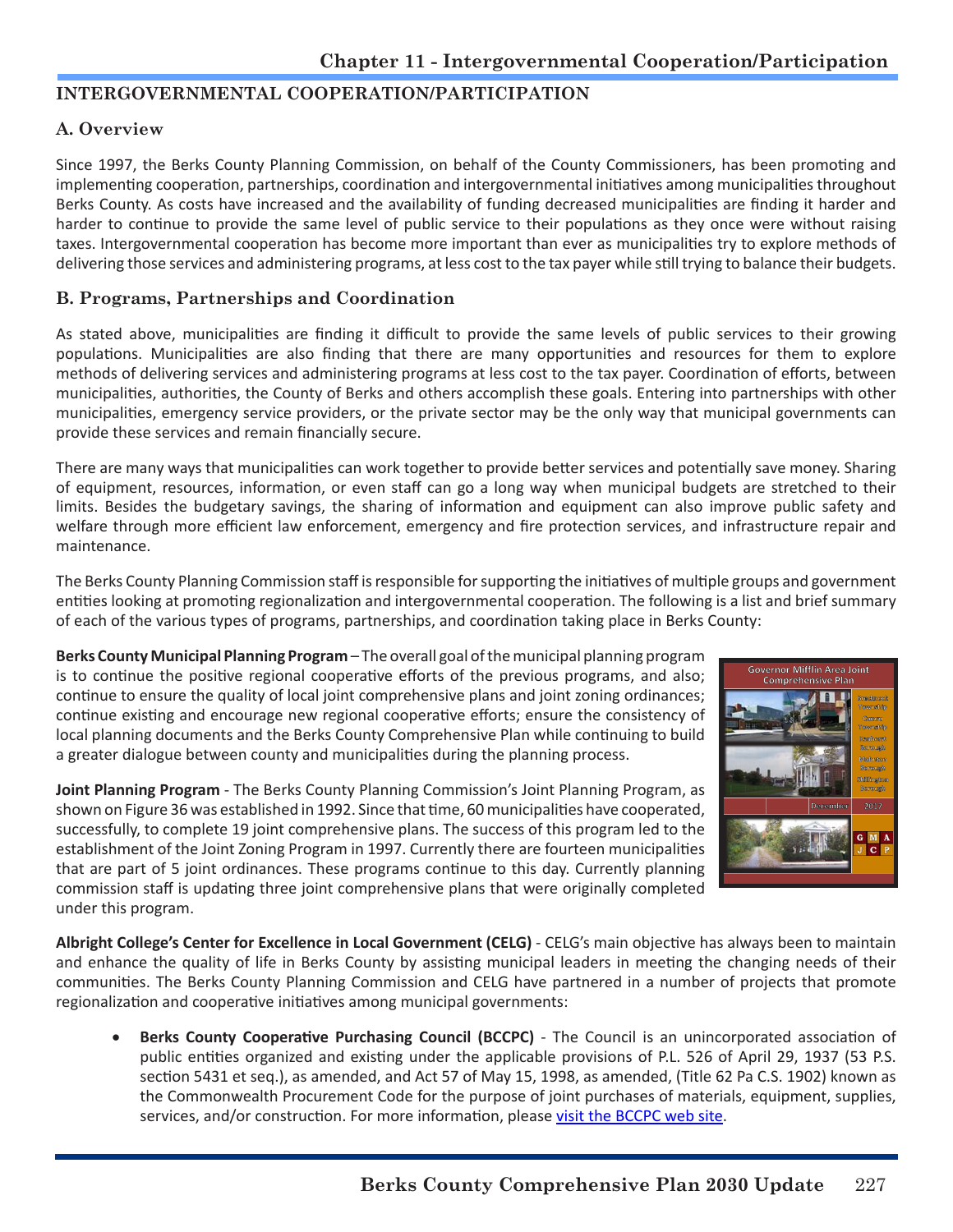- Berks Municipal Partnership (BMP) The Partnership was established by the Center for Excellence in Local Government as a forum for discussing common issues that can be addressed on a regional level or countywide basis, obtaining local officials' comments on proposed cooperative initiatives; providing a focal point for communication between regions of the county and county government; fostering pilot projects on a regional level; and linking regions to resources.
- • **Governor Mifflin Area Coordinating Council**  the Council was established by the Center and the participating public entities to foster on-going communication among the five municipalities (three boroughs and two townships) and the School District on issues of common interest.
- **Berks County Police Study The Berks County Board of Commissioners contracted with the Police Executive** Research Forum (PERF) to examine the police organizations currently operating in Berks County and provide alternatives, including a countywide option, for delivering police services to the community.
- **Berks County Sewer and Water Regionalization Study Update The Berks County Commissioners and the** Berks County Planning Commission previously prepared a Sewer and Water System Regionalization Study in 1998. The purpose of the 1998 Study was to determine what opportunities existed for improving water quality, reliability, customer service and economic development by strengthening the water and sewerage systems in Berks County. The Study then determined both the current status of the sewer and water systems in the county and what strategies might be implemented to help achieve the goals stated above.

This plan was updated in 2011 to determine whether the original recommendations of the 1998 Study are still valid and to include any new opportunities that would allow the sewer and water systems to achieve these goals.

- **Berks County Water and Sewer Association (BCWSA)** The formation of the BCWSA was encouraged through the Berks County Sewer and Water Regionalization Study update. The organization's mission is to advance the theory and practice of the design, construction, maintenance, administration and operation of water and sewer services; disseminate information and share experiences to promote improved practices in water and service providers and the economic development community; and encourage adherence by water and sewer officials to a continually higher standard.
- **Municipal Mergers** Berks County leads the State in the number of municipal mergers. This is where one municipality, for one reason or another determines that it is better for the municipality to merge into another municipality. The remaining municipality then assumes jurisdiction over the municipality which has been terminated. In order for this to occur, both municipalities must put the merger on a ballot and have a majority of the residents from each municipality agree.

There have been 4 municipal mergers in the county since late 1999. Temple Borough merged into Muhlenberg Township in 1999; Wyomissing Hills Borough merged into Wyomissing Borough in 2001; West Lawn Borough merged into Spring Township in 2006; and Strausstown Borough merged into Upper Tulpehocken Township in 2016. A number of other municipalities and school districts have studied the benefits of merging with their neighbors.

## **C. Uniform Construction Code (UCC) Board of Appeals**

The Planning Commission coordinated a countywide approach to meeting the requirements for UCC regulations. This coordination involves contacting each municipality annually to verify participation and collection of a nominal yearly fee for the cost of coordination. The cost of an appeal is paid for by the requesting applicant. Out of the 72 municipalities in Berks County, 47 municipalities are participating in the 2017 Berks County UCC Countywide Board of Appeals. This initiative saves municipalities money and is more efficient, since the Board of Appeals must have appointed members that are experts in the field of construction.

## **D. The Reading Area Transportation Study (RATS) Metropolitan Planning Organization (MPO)**

Created in 1964, RATS is comprised of two committees – the Technical Committee and the Coordinating Committee. The Technical Committee reviews items brought before the group and recommends actions to the Coordinating Committee. The Coordinating Committee is the policy body that formally adopts items reviewed by the Technical Committee. The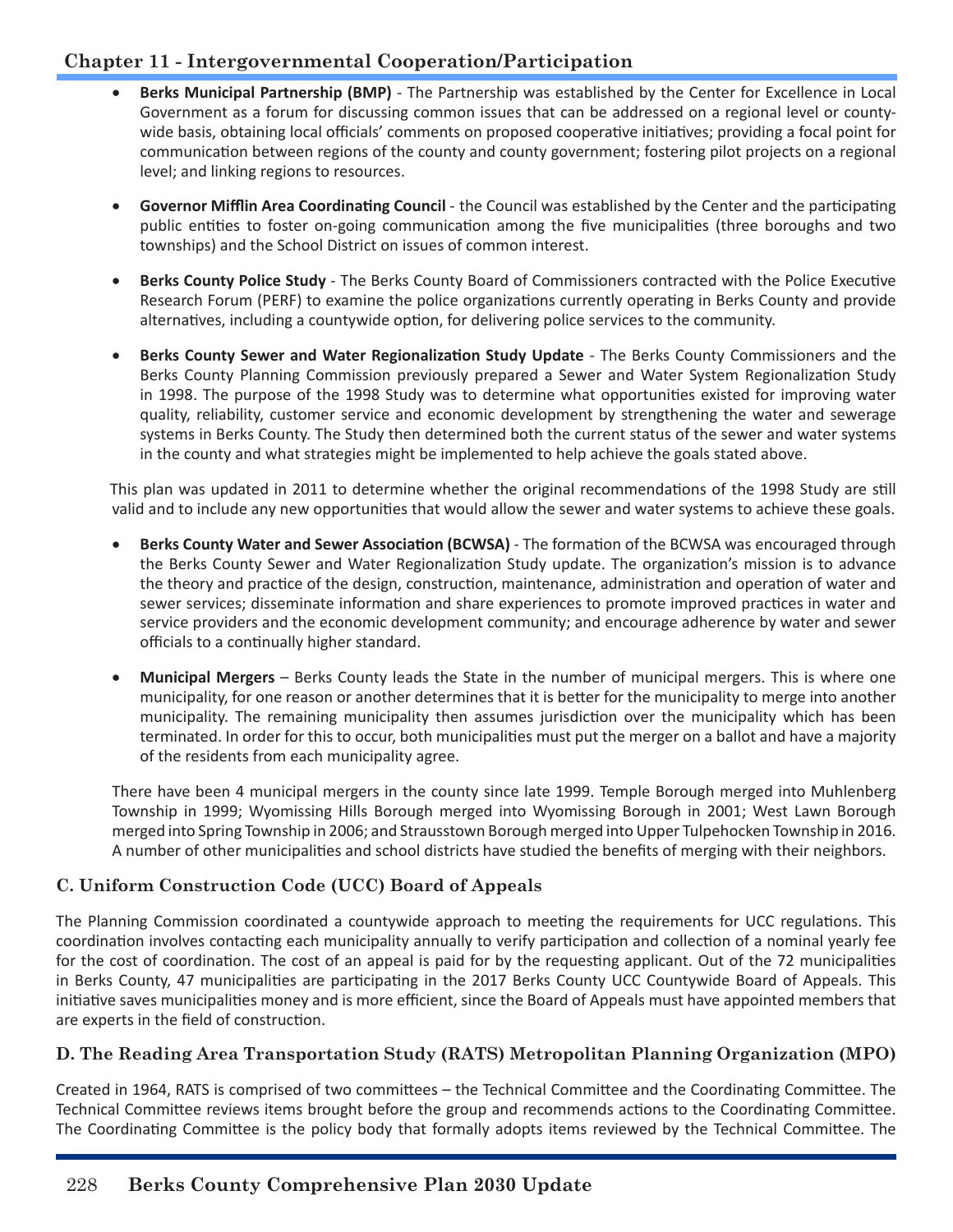eight-member RATS Technical Committee consists of representatives from PENNDOT Central Office in Harrisburg (1), PENNDOT District 5-0 Office in Allentown (1), the City of Reading (2), the Berks County Planning Commission (2), the South Central Transportation Authority (SCTA) (1), and the Reading Regional Airport Authority (RRAA) (1). The ten-member RATS Coordinating Committee consists of one representative each from the PENNDOT Central Office, PENNDOT District 5-0, Berks County Board of Commissioners, Berks County Planning Commission, City of Reading, Boroughs, 1st Class Townships, 2nd Class Townships, SCTA and the RRAA. RATS is responsible for prioritizing approximately \$80 million annually to advance transportation improvement projects throughout the county. PennDOT, SCTA and municipalities are responsible for project implementation.

The transportation planning staff of the Berks County Planning Commission serves as the technical staff to RATS. The staff coordinates and administers these committees, their meetings and leads development of the package of federally required MPO products including: the long-range transportation plan (LRTP), short-range transportation improvement program (TIP), associated transportation conformity determinations (if required), the Unified Planning Work Program (UPWP), and the Congestion Management Process (CMP).

## **E. Local Technical Assistance Program (LTAP)**

This program started locally in Berks County in late 2016, although it has been around statewide since the early 1980s. The Pennsylvania Department of Transportation (PENNDOT) LTAP, in partnership with RATS and the BCPC, is designed to help municipalities, which maintain over 68,000 miles of roadways, make the best use of their roadway maintenance dollars. LTAP provides free technical information and proven technologies dealing with roadway maintenance and safety methods to meet the growing demands on municipal governments. So far this program has been well received in Berks County. In 2017 the county held four LTAP courses, all of which were filled to the maximum attendance levels.

## **F. Merging Transit Providers**

The idea of regionally connecting and consolidating PA transit systems has been a topic of discussion between state officials and transit leaders for some time. In January 2015, those ideas became more of a reality with the formation of The South Central Transit Authority (SCTA). Throughout most of 2014 discussions took place to merge The Red Rose Transit Authority (RRTA), Lancaster, PA and Berks Area Regional Transportation Authority (BARTA), Reading, PA into one transit authority. A consolidation of the Lancaster and Berks transit authorities became serious when BARTA Board members had to consider leadership options after the unexpected passing of their Executive Director, Dennis Louwerse, in Fall 2013. Originally, the consolidation of RRTA and BARTA was to be a full merger to create one transit authority. However, due to existing state and federal regulations governing the authorities a full merger could not occur. Instead the administrative staff from both BARTA and RRTA consolidated into SCTA, which now oversees both BARTA and RRTA staff and services. With the consolidating of the administrative staff, SCTA is able to combine purchasing products and services at a lower cost, ultimately saving tax-payers over \$800,000 dollars.

Due to the cost savings of the merger, both Berks and Lancaster Counties are able to forgo the payment of the required local match for state operating funding for the next five years. This was an incentive provided under State Act 89 for transit systems to consider merging. Over this five year period, both counties will save the taxpayers a combined \$4 Million in local funds.

**Council of Governments (COGs)** - A COG is an association that consists of elected public officials who come from the major local governments within an urban or metropolitan area. COGs were developed during the 1970s and '80s as an appropriate tenet of public governance concerning local and regional issues. Their purpose is to establish a consensus about the needs of an area and the actions needed to solve local and regional problems.

COGs are voluntary associations that represent governments, but they are not governments themselves. They are voluntary because local units cannot be forced to join these associations and can resign at any time. The council membership is drawn from the county, city, and other government bodies within its area. Councils of governments lack general government authority in that they are not directly elected, they do not have direct taxation powers, and they do not have police powers or regulatory authority.

In the spring of 2018 the county, along with the City of Reading, Mount Penn Borough, Lower Alsace Township and Alsace Township joined a COG for the continued operation, planning and support of the Mount Penn Preserve and the Reading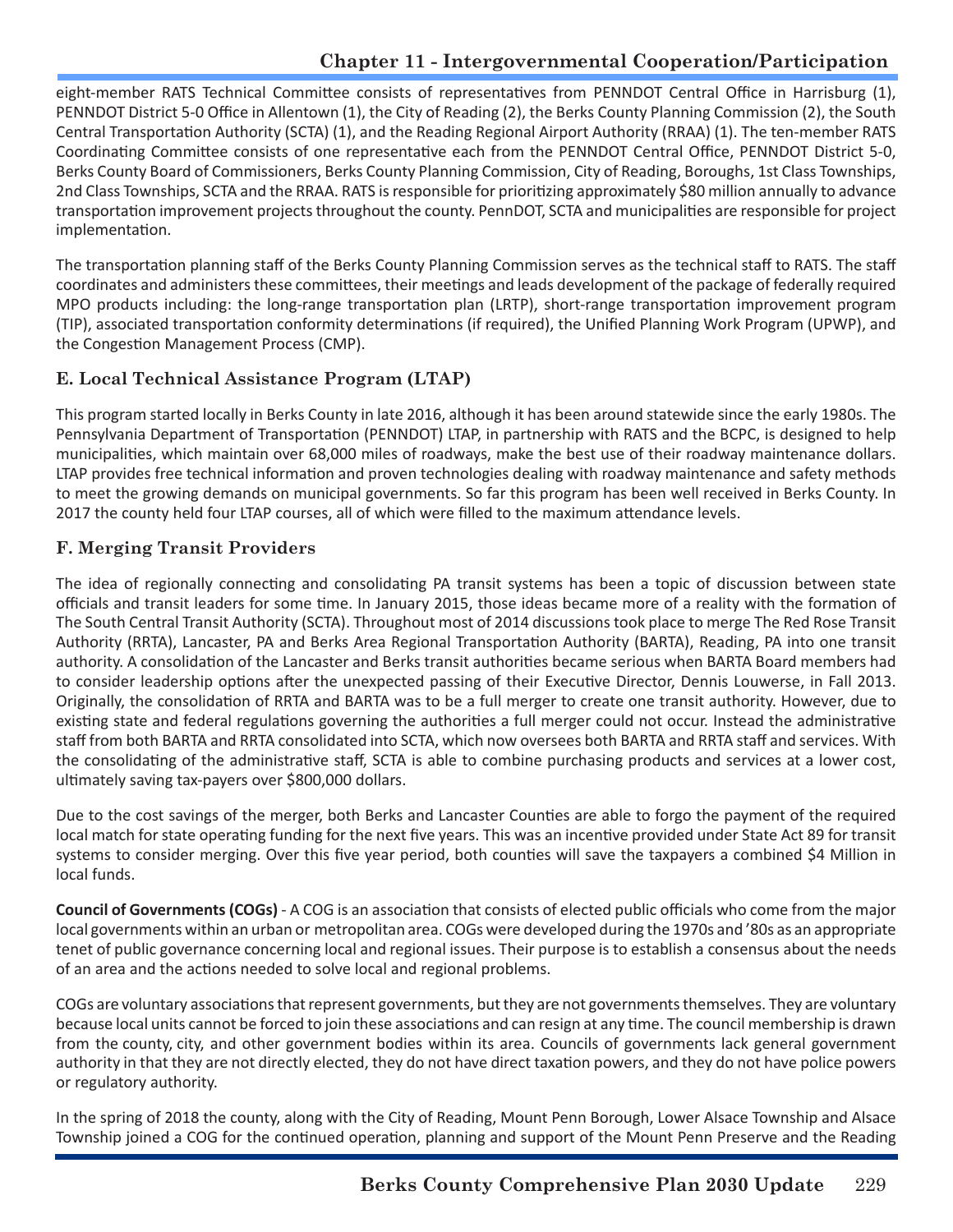Pagoda. The Pagoda, as well as the land around it, have traditionally been the most prominent landmarks in Berks County and with the support of a COG the goal is to continually market, promote and maintain these valuable regional assets.

#### **G. Joint Expedited Approval Program (JEAP)**

The JEAP expedites the permitting process for priority economic development projects by bringing together all the necessary players to coordinate the complete permitting process. When presented with commercial and industrial development projects that would create significant investment and jobs, the JEAP process is enacted to help expedite permit reviews and approvals. County and local permitting agencies meet and agree to a schedule of permit milestones. The Berks County Commissioners, the Community Development Office, Greater Reading Economic Partnership and local governments along with private industry work together resulting in private development being able to start up and create jobs more quickly. The process saves time and money.

The JEAP process has received statewide recognition by the State Planning Board as an example of expediting permitting and something after which to model future processes.

#### **H. Blighted Property Review Committee (BPRC)**

The BPRC was created in 2015 to eliminate blighted conditions upon certain derelict properties that individually and collectively constitute a blight and nuisance in County neighborhoods. The Committee is comprised of 5 members.

Municipalities refer subject properties to the Committee who works with property owners to voluntarily remove blight. If conditions are not removed, the Committee can certify the property as blighted and submit it to the Berks County Redevelopment Authority (BCRA). The Redevelopment Authority can acquire such properties through the power of eminent domain and then hold, clear, manage, or dispose of such properties for reuse.

#### **I. Berks County MS4 Steering Committee and Cooperative Education Program**

The Berks County MS4 Steering Committee (BCMS4SC), originally formed in 2003, was formalized through an Intergovernmental Cooperation Agreement in 2013 to address the proposed new NPDES permit requirements on a regional level. The committee is comprised of 38 MS4 permitted municipalities. Municipal members share costs jointly for the Cooperative Education Program which is implemented by the education partners. The education partners include the Berks County Planning Commission, Berks County Conservation District and Berks Nature. The education partners seek to provide education and outreach to and on behalf of the member municipalities that addresses requirements for MCM'S 1, 2 and 6, although education is provided for all MCMs. Additional information about MS4 and NPDES is found in Chapter 3.

#### **J. Intergovernmental Cooperation/Participation Policies**

#### **Intergovernmental Cooperation/Participation Goal:**

To develop and expand cooperation and communication among municipal officials and citizens to provide for increased participation in the planning process, and to create a more efficient mechanism to meet governmental responsibilities.

#### **a. Partnerships and Coordination**

#### **Goal:**

To develop and expand partnerships, communications, and coordination among municipal officials, the private sector, and citizens during the planning process.

#### **Policies:**

- (1) The county will continue to encourage and identify avenues for intergovernmental cooperation. Every aspect of county government will be explored for potential cooperative efforts.
- (2) The county will continue to maintain and keep updated the Berks County Web Page.
- (3) The county will continue to work with all groups and organizations interested in intergovernmental cooperation.

## 230 **Berks County Comprehensive Plan 2030 Update**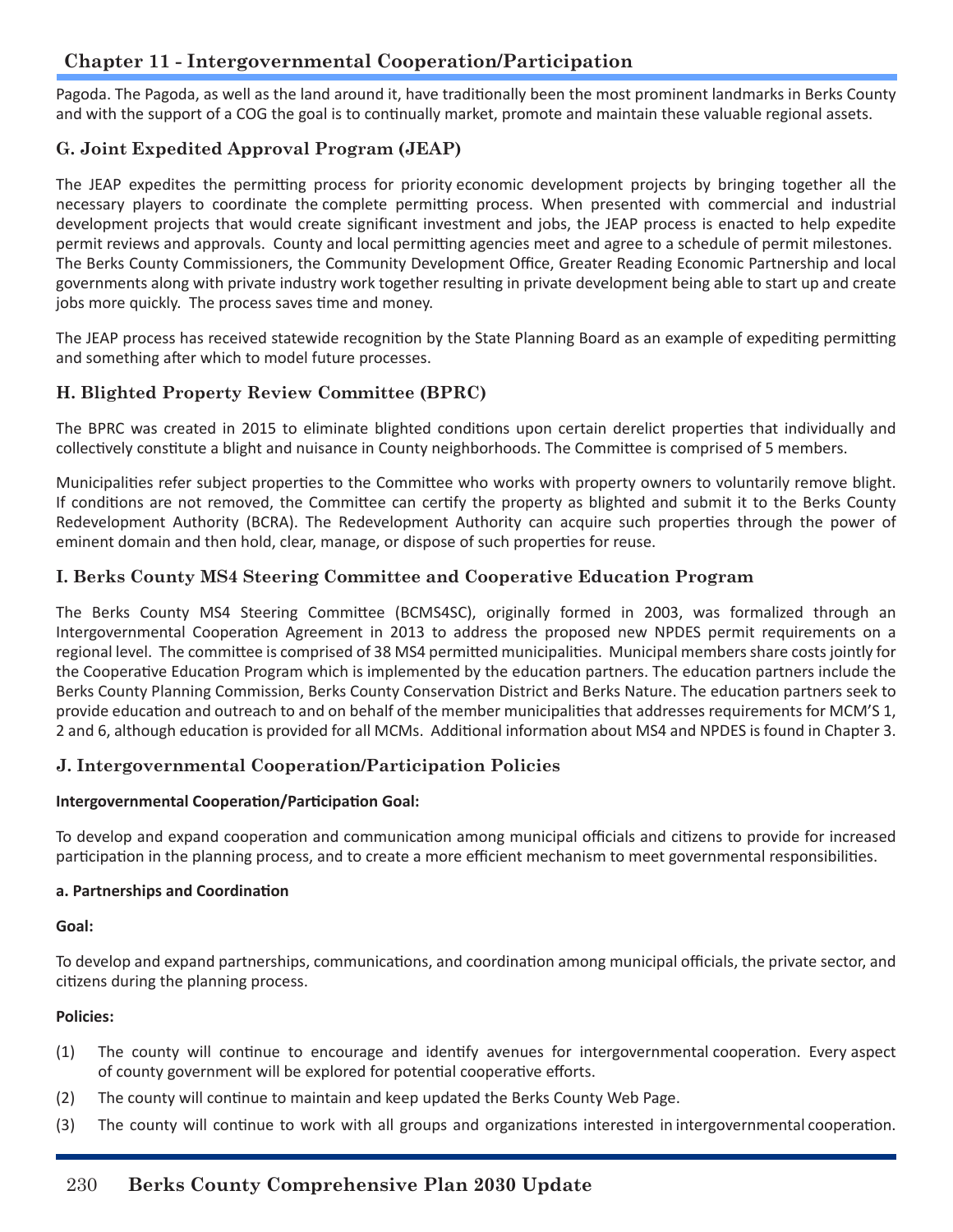- (4) Collaborate with the City of Reading to determine the city's and county's most appropriate role in the operation and maintenance of regional assets.
- (5) Increase the number of cultural and entertainment events occurring within the city. Increase suburban participation and tourism.
- (6) Maintain and expand the city's position as a regional education, and training center.

#### **b. Inter-municipal Initiatives**

**Goal:**

To take an intergovernmental approach to planning, zoning, and municipal service projects.

#### **Policies:**

- (1) The Berks County Planning Commission will continue to encourage inter-municipal cooperation through the Berks County Municipal Planning Program.
	- (i) The Planning Commission staff will continue to administer the Joint Comprehensive Planning Program. Staff will continue to encourage municipalities to maintain existing joint planning efforts and to expand these where possible.
	- (ii) The Planning Commission staff will continue to encourage and facilitate updates, when needed, of existing joint comprehensive plans to bring them into compliance with amendments to the Municipalities Planning Code.
	- (iii) The county will continue to encourage implementation of joint comprehensive plans through joint zoning ordinances.
	- (iv) The Planning Commission staff will, upon request by municipalities, complete updates to joint comprehensive plans.
- (2) The county will implement the Municipal Merger Program. The County Redevelopment Authority and Albright College's Center for Excellence in Local Government (CELG) will provide assistance to help complete economic studies for municipalities interested in merging. The county will notify municipalities of the availability of this assistance.
- (3) The County Redevelopment Authority will assist developed boroughs and townships with site specific redevelopment concept plans to assist in the redevelopment of vacant buildings within developed areas.
- (4) The County Redevelopment Authority, through the Berks County Blighted Property Review Committee, will continue to assist municipalities in identifying blighted properties and assist homeowners in voluntarily rectifying their neglected condition.
- (5) The county will explore implementing Specific Plans as a demonstration project, in accordance with the Pennsylvania Municipalities Planning Code. All municipalities that have participated in the Berks County Joint Comprehensive Planning Program will be eligible to complete a Specific Plan.
- (6) The county will continue to include and solicit comments from local municipalities and other county agencies when reviewing projects of local and regional significance.
- (7) The Planning Commission staff will continue to coordinate the Berks County Uniform Construction Codes Countywide Board of Appeals. Each year Planning Commission staff will send outreach to all Berks County municipalities, regardless if they participated previously, and encourage them to participate with the Countywide Board of Appeals.
- (8) Planning Commission staff will continue to coordinate and administer the Berks County MS4 Steering Committee. This brings a regional approach to planning for the development of MS4 related materials, documentation and planning.
- (9) The county will support efforts that implement the Berks County Sewer and Water Regionalization Study. The Planning Commission staff will maintain and update the Study as new information is received.
- (10) Assess legal constraints to cooperation and seek to change where necessary.
- (11) Identify appropriate funding mechanisms.